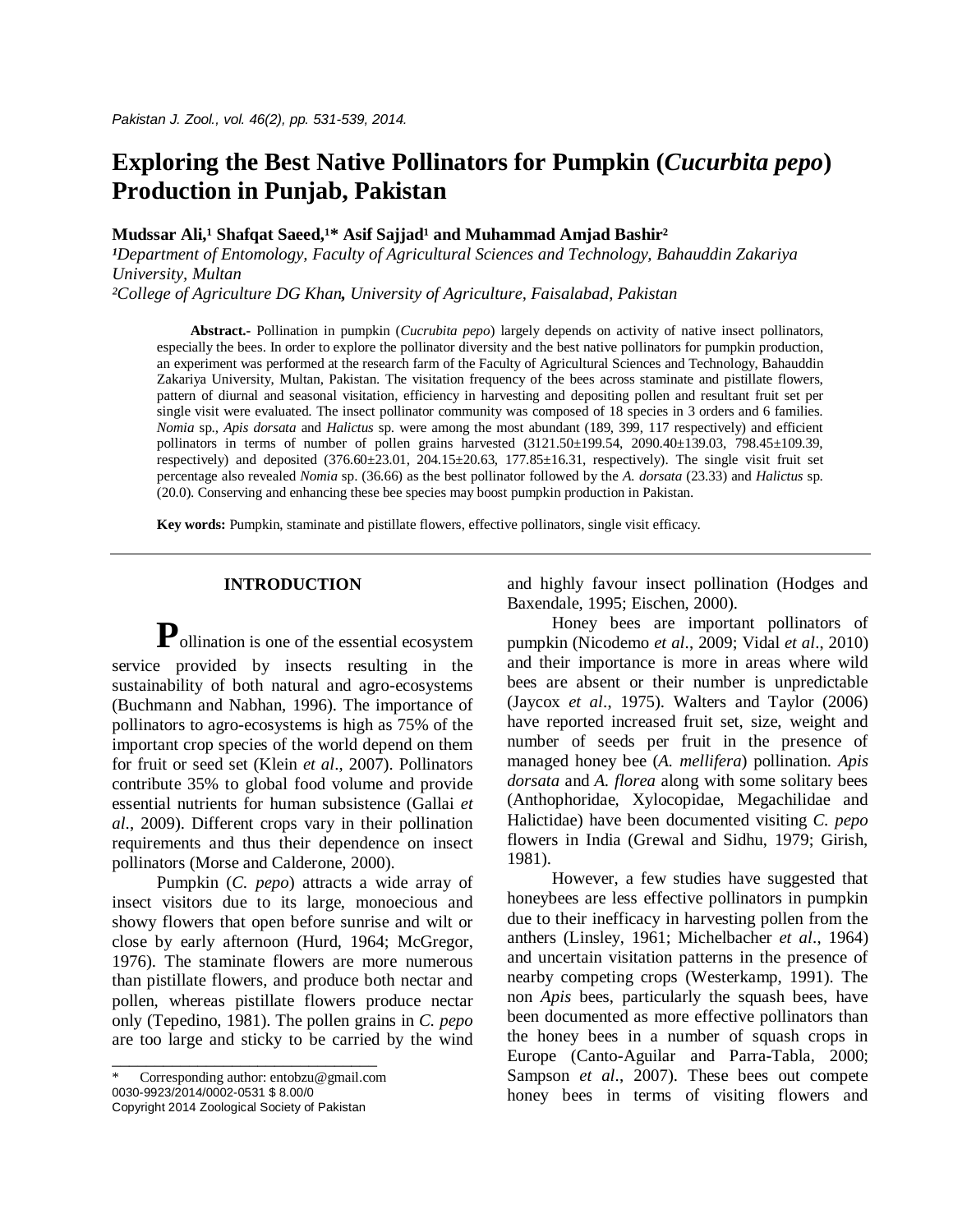depositing pollen to the conspecific stigmas (Ordway *et al*., 1987). Besides pollinating a number of other economically important crops in India and Pakistan (Kumar and Rao, 1991; Ali *et al*., 2011), bees from the family Halictidae have also been recognized as the most frequent and important pollinators of cucurbit crops (Melendez-Ramirez *et al*., 2002; Krug *et al*., 2010; Saeed *et al*., 2012 ).

Determination of the pollination efficiency is the first step for the management and conservation of wild bee species (Primack, 1993). The efficiency of pollinators is measured in terms of different parameters such as visitation frequency, time spent per visit, pollen harvest and deposition and fruit and seed set in their single or multiple visits (Ne'Eman *et al*., 2010). The computation of these diverse parameters, for instance, single-visit pollen deposition, floral preference (visits to pistillate and staminate flowers) and time spent per flower helps in measuring the overall performance of a pollinator to the reproductive success of a plant (Inouye *et al*., 1994; Harder and Wilson, 1998; Ne'Eman *et al*., 2010).

The bee fauna of cucurbit crops of Pakistan is still unexplored and consequently their role in crop pollination is poorly understood. Honey bees (*A. mellifera*) are considered as the important pollinators of cucurbit crops (Vidal *et al*., 2010; Saeed *et al*., 2012) and are used to provide the managed pollination services in many countries. In Pakistan, however, managed honey bees are not the successful pollinators in vegetable growing areas of Southern Punjab due to intensive use of pesticides and high temperature (Sajjad *et al*., 2008). Moreover, the vegetable growers lack sufficient resources to rent honey bees, therefore the services of wild pollinators may be of key importance (Kremen *et al.,* 2007). The crop pollination efficiency of these wild native pollinators (in terms of fruit or seed set) should be evaluated (Primack, 1993; Torchio, 1994) so that these may be protected and managed within the agricultural context (Kevan *et al.*, 1990).

The objectives of this study were to determine the diversity of native floral visitors of *C. pepo*, their diurnal and seasonal dynamic pattern, and their single visit efficacy from the perspective of finding the best pollinators for future conservation at Multan, Pakistan.

# **MATERIALS AND METHODS**

# *Study area*

The studies were conducted between August to November, 2011 at the research farm of Faculty of Agricultural Sciences and Technology, Bahauddin Zakariya University, Multan (30.255º N and 071.513º E) Pakistan. Pumpkin (*Cucurbita pepo*) was grown in an area of one hectare located at a distance of 1 km north of a 20 ha planted forest, dominated by perennial trees *i.e., Acacia nilotica*, *Dalbergia sissoo* etc. and different flowering weed species. The forest was a source of *A. dorsata* since there were many hives of this species located in it.

The area has a sub-tropical climate with hot long moist summer and short warm dry winter; the mean daily maximum and minimum temperatures range from 30 to 35ºC and 15 to 20ºC, respectively (Khan *et al*., 2010). The average annual rainfall of the area is 26 mm (Salma *et al*., 2012).

## *Floral visitor census*

We conducted 15 minutes observations each for staminate and pistillate flowers. Observations were made on the hour at 07:00, 8:00, 9:00, 10:00 and 11:00 in seven-day intervals throughout the flowering season. During each observation, pollinator abundance (total visits) and the visitation frequency (number of visits per staminate or pistillate flowers per 15 minutes) were observed. A visit was only counted if an insect made a contact with either the anther or the stigma. The syrphid fly species were identified by a taxonomist (Acknowledgements) while the bee genera were identified to the lowest taxonomic level following Michener (2000). Most of the bees were not identified to species level due to lack of local taxonomic literature. Therefore, we maintained morphospecies based on their strong interactive morphological features. Voucher specimens were submitted to the Agricultural Museum of the Faculty of Agricultural Sciences and Technology, Bahauddin Zakariya University, Multan, Pakistan.

## *Foraging behavior*

Foraging behavior of the abundant pollinators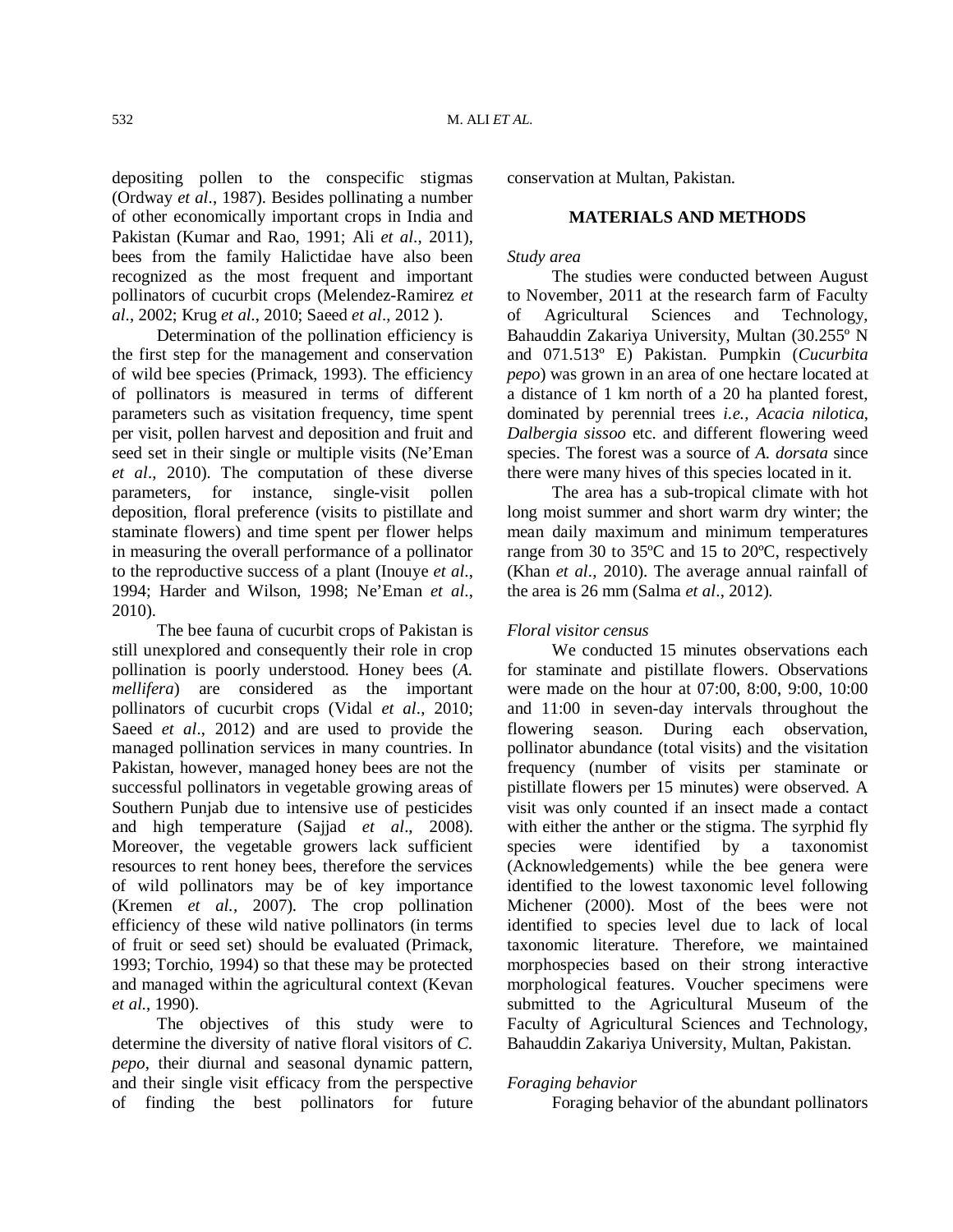was recorded in terms of visitation rate (number of flowers visited per min), time spent on pistillate and staminate flowers and their thrust for nectar and/or pollen. Since different insects had different diurnal and seasonal dynamics, observations were made with one hour interval from 07:00-11:00h on weekly

#### *Pollen harvest*

basis.

Pollen harvest by a particular pollinator species was estimated by caging buds 24 hours before they opened and uncaging them after they had opened fully. One pollinator species was allowed to visit which was subsequently captured and identified. To avoid overestimating the pollen harvest, this procedure was executed early in the morning, when individuals arriving at flowers were beginning foraging activity. Pollen harvested by 50 individuals per pollinator species was calculated by using the Canto-Aguilar and Parra-Tabla (2000) method. Thirty flowers were caged for estimating total number of pollen grains produced*.*

#### *Pollen deposition*

For estimating the pollen deposition on the floral stigma, floral buds were caged with muslin cloth bags 24 h before their opening. The flowers were un-caged during the peak activity period of pollinators (8:00 to 9:00) (Fig. 1) and stigmas were excised once the flowers had been visited by a particular pollinator species. The stigmas were then fixed in alcohol-acetic acid solution and stained with safranine, aniline blue and acetic acid (Dafni, 1992). Pollen grains were counted by using the stereoscopic microscope at 40x magnification.

#### *Single visit fruit set*

To confirm the pollen deposition potential of different pollinators during a single visit, their effectiveness in terms of fruit set percentage was also calculated. For this purpose, we caged 30 other buds before they opened and re-caged them after a single visit was made by a particular pollinator species. Fruit set was evaluated 5-6 days after pollination when the difference in ovary swelling or abscission was obvious (Tepedino, 1981; Vidal *et al*., 2010). Fifty floral buds for both open-pollinated (unrestricted insect visitation) and caged (no insect visitation) were also maintained for the comparison.

#### *Nectar production and sugar concentration*

Nectar produced by each flower type (staminate and pistillate) was measured at two hours interval during the anthesis period (07:00-11:00). Over two days, each of ten pistillate and staminate flowers was caged 24 hours before their opening. The nectar from these fresh flowers was extracted by using the graduated micropipette (10 µl) and the volume calculated by using the Cruden and Hermann (1983) method. The sugar concentration of each flower was measured by placing a drop of five microliter of nectar in the hand held refractometer.

#### *Data analysis*

The data of time spent on staminate and pistillate flowers, visitation rate, pollen deposition and harvesting per pollinator species per visit and fruit set per single visit were analyzed by using analysis of variance (ANOVA). Means were compared by Fisher's test at  $P = 0.05$ . Paired sample T-test was applied to check the differences in visitation frequencies of pollinator species, nectar volumes and sugar concentrations between the two floral types. The statistical analysis was performed on computer software XLSTAT (XLSTAT, 2012).

### **RESULTS**

#### *Pollinator community*

The pollinator community of *C. pepo* was composed of 12 bee species (Hymenoptera), 4 fly species (Diptera) and 2 butterfly species (Lepidoptera). Only 8 bee and 2 syrphid fly species were encountered during our systematic observations (Table I).

Among the bees, *A. dorsata*, *Nomia* sp., *Halictus* sp., *Lasioglossum* sp.2*, Lasioglossum* sp.1, *Ceratina sexmaculata*, *Xylocopa* sp., and Halictidae sp. came under systematic observations while *Amegilla* sp*., Dieunomia* sp., *Agapostemon* sp. and *Megachile* sp. were rarely seen. Halictidae was the dominant family with seven species followed by the Apidae with four species.

*Apis dorsata*, *Nomia* sp. and *Halictus* sp. were the most frequent floral visitors with a total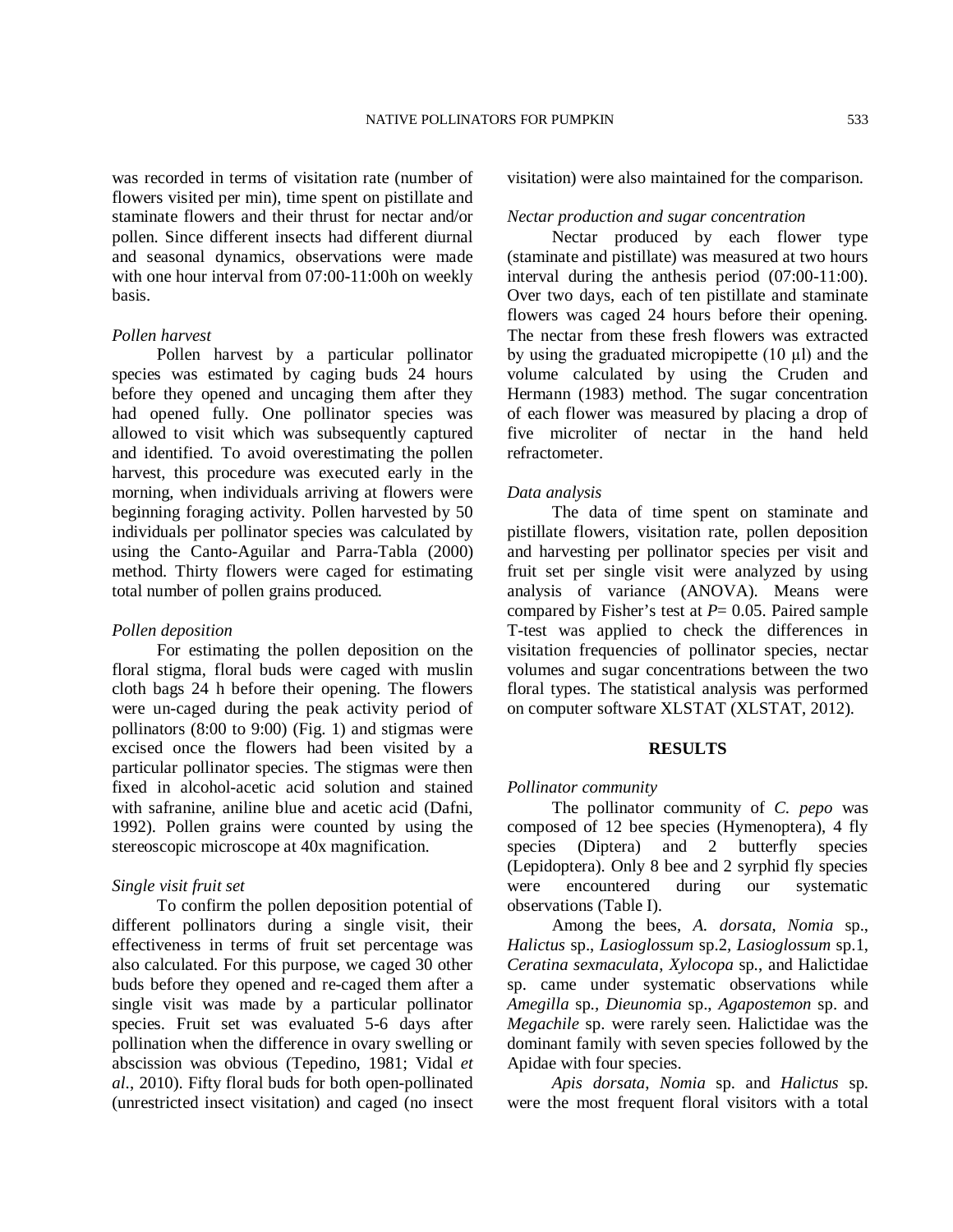abundance of 399, 189 and 117 individuals respectively. Their average visitation frequency was also the highest among all the observed bee species, *i.e.* 3.33, 1.58 and 0.99 individuals per flower per minute respectively (Table I).

Among the syrphid flies, *Ischiodon scutellaris* and *Episyrphus balteatus* were the occasional visitor and only recorded as a part of pollinator community. The two butterfly species, *Pieris brassicae* (Pieridae) and *Danaus chrysippus* (Danadidae) were also rarely seen.

#### *Population dynamics*

The diurnal dynamic pattern revealed that all the pollinators started their activity on or slightly before 07:00 h and the peak activity was observed between 8:00 to 09:00 h. *Apis dorsata* and *Nomia*  sp. foraged throughout the observation period in both staminate and pistillate flowers while the activity of other pollinators largely ceased at 10:00 h in pistillate flowers (Fig.1A,B).



Fig. 1 Diurnal dynamic pattern of pollinators in (A) staminate and (B) pistillate flowers of *C. pepo* at Multan, Pakistan during Oct-Nov, 2011.

The population dynamic pattern of pollinators during the full flowering season revealed *A. dorsata* and *Nomia* sp. as the most dominant and unevenly regular floral visitors of both staminate and pistillate flowers. In contrast, the abundance of syrphid flies was too low on pistillate flowers to conclude its seasonal occurrence (Fig. 2A,B).



Fig. 2. Fluctuation in population of pollinators in (A) staminate and (B) pistillate flowers of *C. pepo* at Multan, Pakistan during Oct-Nov, 2011.

# *Visits to staminate and pistillate flowers*

Staminate flowers received more visits  $(117.75\pm13.69)$  as compared to pistillate flowers (20.25±2.89) (*F*=48.52, df =1.0, *p*<0.0001). The ttest (Alpha=0.05) further confirmed that all the species were significantly higher on staminate flowers (Fig. 3).

*Apis dorsata* visited a higher percentage of pistillate flowers (21%) compared to the other abundant bees *i.e. Nomia* (10%) and *Halictus* sp. (9%). *Halictus* sp. visited a higher percentage of staminate flowers (91%) followed by *Nomia* sp. (89%) and *A. dorsata* (78%).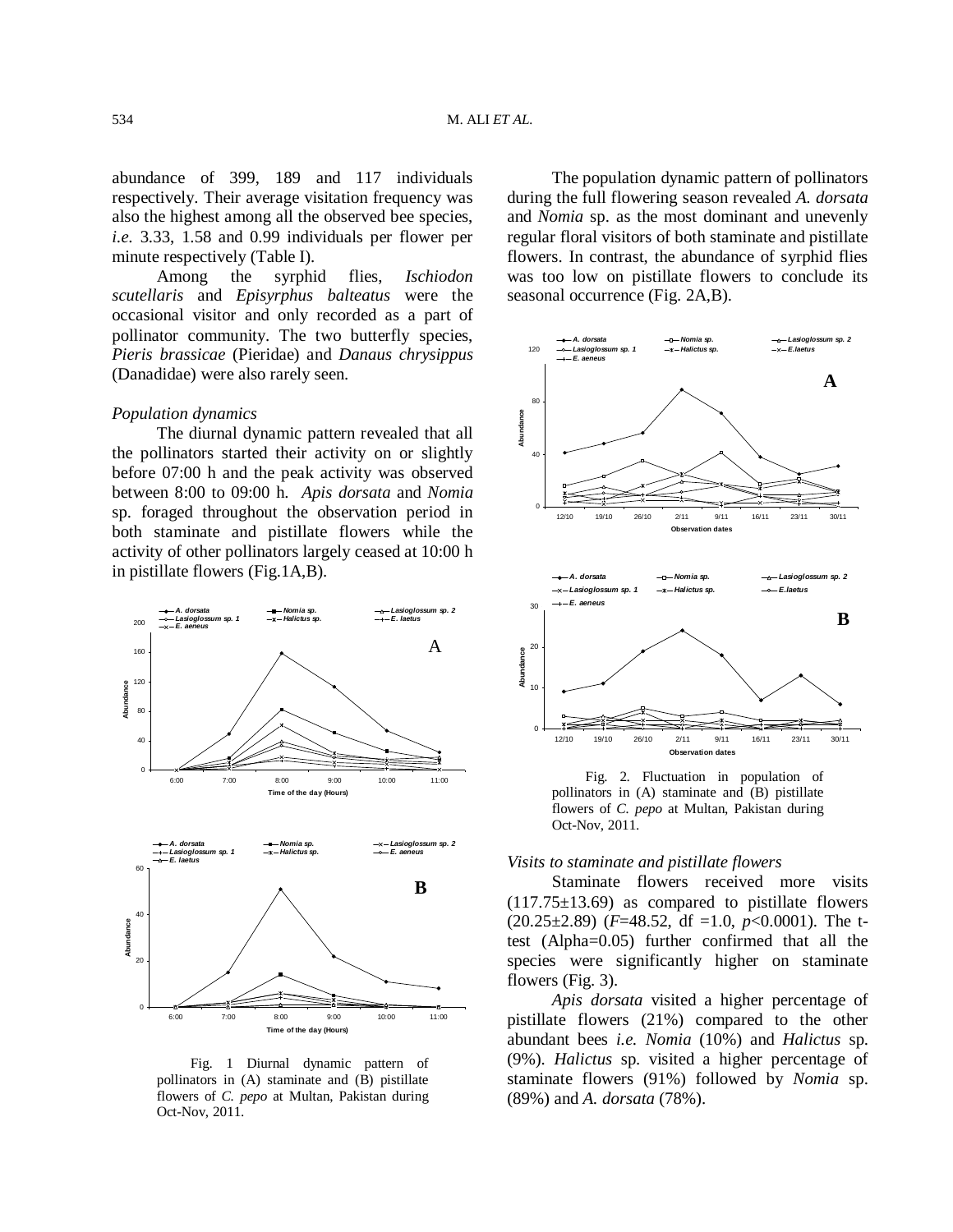| Order       | Family     | <b>Genus/Species</b> | <b>Staminate</b><br>abundance | <b>Visitation</b><br>frequency<br>(Individuals/<br>staminate<br>flower/minute) | <b>Pistillate</b><br>abundance | <b>Visitation</b><br>frequency<br>(Individuals/<br>pistillate<br>flower/minute) | <b>Foraging task</b><br>$(N/P)^*$ |
|-------------|------------|----------------------|-------------------------------|--------------------------------------------------------------------------------|--------------------------------|---------------------------------------------------------------------------------|-----------------------------------|
| Hymenoptera | Apidae     | Apis dorsata         | 399                           | 3.33                                                                           | 107                            | 0.89                                                                            | N                                 |
|             |            | Xylocopa sp.         | 09                            | 0.08                                                                           | $\mathbf{0}$                   | $\theta$                                                                        | N                                 |
|             |            | Ceratina sexmaculata | 11                            | 0.09                                                                           | $\mathbf{0}$                   | $\theta$                                                                        | N/P                               |
|             | Halictidae | Nomia sp.            | 189                           | 1.58                                                                           | 22                             | 0.18                                                                            | N/P                               |
|             |            | Halictidae sp.       | 13                            | 0.11                                                                           | 3                              | 0.03                                                                            | N/P                               |
|             |            | Lasioglossum sp.1    | 74                            | 0.62                                                                           |                                | 0.06                                                                            | N/P                               |
|             |            | Lasioglossum sp.2    | 97                            | 0.81                                                                           | 10                             | 0.08                                                                            | N/P                               |
|             |            | Halictus sp.         | 117                           | 0.98                                                                           | 11                             | 0.09                                                                            | N/P                               |
| Diptera     | Syrphidae  | Eristalinus laetus   | 27                            | 0.23                                                                           | 3                              | 0.02                                                                            | N/P                               |
|             |            | Eristalinus aeneus   | 39                            | 0.33                                                                           | $\overline{2}$                 | 0.03                                                                            | N/P                               |

**Table I.- Insect species in** *Cucurbita pepo* **along with their abundance, visitation frequency and foraging behavior in staminate and pistillate flowers.**

\*N/P= Nectar/Pollen

In *C. pepo*, pistillate flowers produced on an average almost twice the nectar volume (74.35±19.33) than the staminate flowers  $(41.20\pm7.88)$  and also of higher sugar concentration (35.40±1.87: 32.10±2.02%). The paired sample ttest also revealed the significant differences in nectar volume ( $t = 2.47$ ,  $p = 0.03$ ) and sugar concentration ( $t = 2.54$ ,  $p = 0.03$ ) between the two flowering types.



Fig. 3. Results of the paired sample t-test for comparing frequency of pollinators in staminate (S) and pistillate (P) flowers of *C. pepo.* Error bars show standard errors.

## *Foraging behavior*

Nectar and pollen were the primary foraging task of all the bee and syrphid fly species except *Xylocopa* sp. and *A. dorsata* which fed on nectar alone (Table I).

There was significant difference among the pollinators in terms of their stay time on both the staminate  $(F=51.31, df = 6.0, p < 0.0001)$  and pistillate ( $F=37.10$ , df  $=6.0$ ,  $p<0.0001$ ) types. Stay time was highest for *Halictus* on both floral types  $(90.87\pm6.81$  for pistillate;  $77.37\pm3.28$  for staminate) followed by *Lasioglossum* sp.1 (79.84±4.56; 63.31±2.84) and *Lasioglossum* sp.2 (71.36±4.64; 54.29±2.87). It was lowest for *E. aeneus* (07.05±0.42; 17.56±1.30) (Table II).

Pollinator species also varied significantly in terms of their visitation rate  $(F=147.93, df = 6.0,$ *p*<0.0001). *Nomia* sp. visited the highest number of flowers (02.49±0.61) followed by *A. dorsata* (02.05±0.03) and *Lasioglossum* sp. 2 (01.56±0.05). Contrary to their highest stay time on both staminate and pistillate flowers, *Halictus* sp. (01.10±0.03) and *Lasioglossum* sp. 1 (01.31±0.04) showed the lowest visitation rate (Table II).

## *Pollination effectiveness*

Pollen harvest differed statistically among the seven tested pollinator species  $(F=126.24, df=6.0,$ *p*<0.0001); *Nomia* sp. harvested the maximum number of pollen grains  $(3121.50\pm199.54)$ comprising 9% of the average pollen production (33668±1970) followed by *A. dorsata* (2090.40± 139.03; 6%) and *Halictus* sp. (798.45±109.39; 2%) (Table III).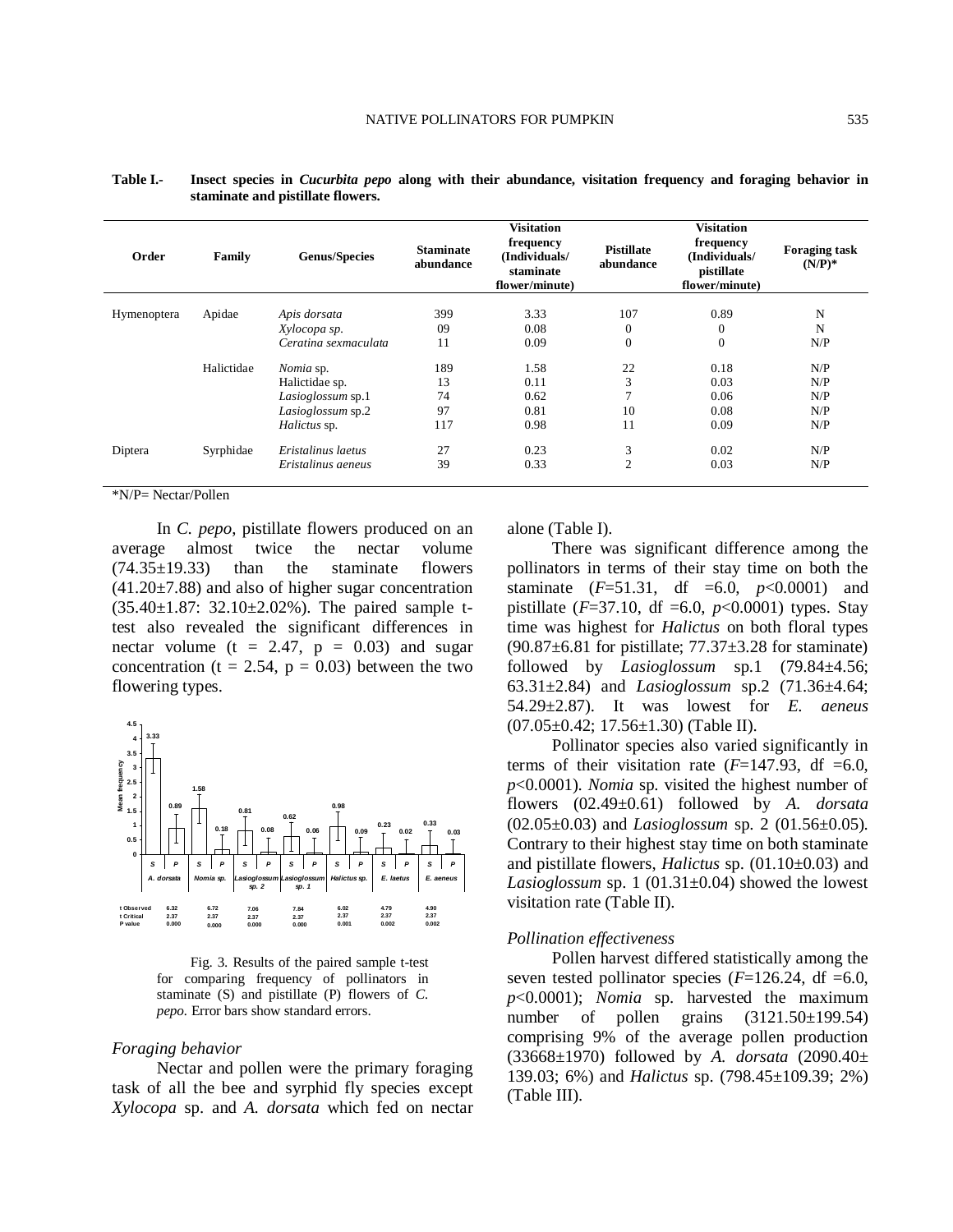| <b>Pollinator</b>         | Stay time (S)/flower/visit<br>$(n=100)$ | <b>Visitation</b><br>Rate             |                                            |  |
|---------------------------|-----------------------------------------|---------------------------------------|--------------------------------------------|--|
| species                   | <b>Staminate</b>                        | <b>Pistillate</b>                     | No. of flowers<br>visited/min<br>$(N=100)$ |  |
| Apis dorsata<br>Nomia sp. | $30.02 \pm 2.39$ d<br>49.50±2.99 c      | $67.11 + 4.67$ cd<br>$58.20 + 4.29$ d | $02.05 + 0.03$ b<br>$02.49 + 0.05$ a       |  |
| Lasioglossum<br>sp.1      | $63.31 + 2.84$ b                        | 79.84+4.56 ab                         | 01.31 $\pm$ 0.04 d                         |  |
| Lasioglossum<br>sp.2      | 54.29+2.87 c                            | 71.36+4.64 bc                         | $01.56 + 0.05$ c                           |  |
| Halictus sp.              | $77.37 + 3.28$ a                        | $90.87 + 6.81$ a                      | $01.10+0.03$ e                             |  |
| Eristalinus<br>laetus     | $23.37 + 1.51$ de                       | $10.55 + 0.60$ e                      | $01.39 + 0.05$ d                           |  |
| Eristalinus<br>aeneus     | $17.56 + 1.30e$                         | $07.05 + 0.42$ e                      | $01.24 + 0.05$ de                          |  |

| Table II. | Pollination effectiveness of seven pollinators in |
|-----------|---------------------------------------------------|
|           | terms of visitation rates and stay time.          |

Means followed by the same letters in a column are not statistically different according to Fisher at 5% level  $(\pm S.E.).$ 

Pollen deposition followed a similar pattern as pollen harvest  $(F=42.23, df = 6.0, p < 0.0001)$ . *Nomia* sp. proved the best pollen depositor (376.60± 23.01) followed by *A. dorsata* and *Halictus* sp.  $(204.15 \pm 20.63$  and  $177.85 \pm 16.31$ , respectively). Syrphid flies did not prove to be efficient pollen harvesters and depositors (Table III).

Single visit efficacy in terms of fruit set percentage (*F*=47.99, df =8.0, *p*<0.0001) revealed *Nomia* sp. as the best pollinator (36.66) followed by *A. dorsata* (23.33) and *Halictus* sp. (20.0) while the remaining pollinator species were statistically nonsignificant. All the flowering buds receiving unrestricted insect visitation set fruit while no fruit set at all resulted from caged buds due to flower abortion (Table III).

# **DISCUSSION**

The large and monoecious flowers of pumpkin (*C. pepo*) produce copious nectar and pollen and attract a wide array of insect visitors, particularly bees (Canto-Aguilar and Parra-Tabla, 2000; Nicodemo *et al*., 2009). In this study 18 floral visitor species from 3 insect orders and 6 families were observed foraging in our single experimental plot.

The diurnal dynamic pattern revealed the peak activity of pollinators between 08.00 and 09.00 h. *Apis dorsata* and *Nomia* sp. foraged throughout

the observation period in both staminate and pistillate flowers while the activity of other pollinators largely ceased at 10:00 h in pistillate flowers. In Indian Punjab, the foraging activity of insect visitors in *C. pepo* has been documented from 07:00 to 10:30 a.m. when the flowers began to close (Atwal, 1970). Several factors have been documented to influence the foraging activity of the pollinators including the temperature light levels, wind speed and relative humidity (Primack and Inouye, 1993) and these can alter the most abundant and effective pollinators of a crop (Kremen *et al*., 2002).

| Table III. Pollination effectiveness of seven pollinators in |  |  |  |  |
|--------------------------------------------------------------|--|--|--|--|
| terms of pollen harvest and deposition along                 |  |  |  |  |
| with fruit set per single visit.                             |  |  |  |  |

| <b>Pollinator</b><br>species                                                                                                                       | Pollen<br>harvesting<br>$(n=50)$                                                                                                                    | Number of<br>pollen grains<br>deposited/<br>stigma/visit<br>$(n=30)$                                                                                                            | <b>Single</b><br>visit<br>fruit set<br>(%)<br>$(n=30)$                           |
|----------------------------------------------------------------------------------------------------------------------------------------------------|-----------------------------------------------------------------------------------------------------------------------------------------------------|---------------------------------------------------------------------------------------------------------------------------------------------------------------------------------|----------------------------------------------------------------------------------|
| Apis dorsata<br>Nomia sp.<br>Lasioglossum<br>sp.1<br>Lasioglossum<br>sp.2<br><i>Halictus</i> sp.<br>Eristalinus<br>laetus<br>Eristalinus<br>aeneus | $2090.40 \pm 139.03b$<br>3121.50±199.54a<br>$324.05 \pm 33.36$ de<br>582.80±80.22cd<br>798.45±109.39c<br>$153.55 \pm 12.74e$<br>$106.65 \pm 12.56e$ | $204.15 \pm 20.63$ b<br>$376.60 \pm 23.01$<br>$\overline{a}$<br>$116.00 \pm 14.11$ d<br>$138.45 + 13.05$ cd<br>$177.85 + 16.31$<br>hc.<br>99.10±09.14<br>de<br>70.95±07.64<br>e | 23.33 bc<br>36.66 b<br>$10.0$ cde<br>13.33cde<br>$20.0$ cd<br>6.66 de<br>6.66 de |
| Open<br>pollinated<br>Caged<br>pollinated                                                                                                          |                                                                                                                                                     |                                                                                                                                                                                 | 100.0a<br>0.00e                                                                  |

Means followed by the same letters in a column are not statistically different according to Fisher at 5% level  $(\pm S.E.)$ 

*A. dorsata* visited a significantly higher percentage of pistillate flowers among all the observed pollinators. This is because *Apis* bees preferentially collect nectar rather than pollen from *C. pepo* (Michelbacher *et al*., 1964) and a two fold greater nectar volume along with higher sugar concentration was available in pistillate than in staminate flowers in our studies. Similar preference of *A. mellifera* for pistillate flowers has also been documented by Artz and Nault (2011). In contrast, the lower number of visits to pistillate flowers by the other bee species in this study might be due to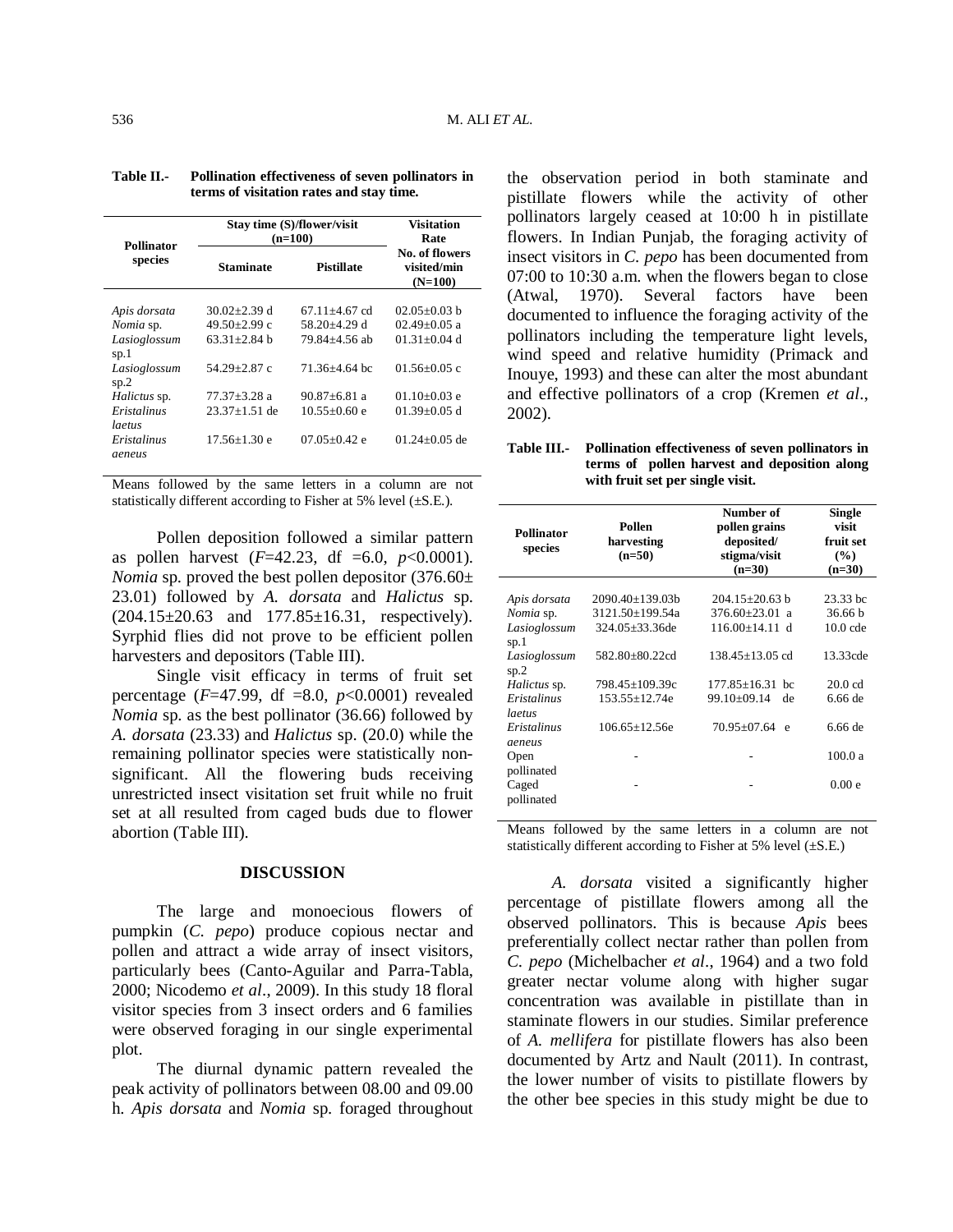their dependence on pollen required for larval development and adult maintenance (Michener, 2000) which is a limiting factor in pistillate flowers. These perhaps only visit pistillate flowers when the nectar rewards in staminate flowers become limiting.

The attractiveness of pollinators to the *C. pepo* depends upon the nectar quantity and sugar concentration in its flowers (Karp *et al*., 2004). The higher nectar volume prolongs the time spent by the pollinators on a flower and increases the chances of pollen deposition and successful pollination (Manetas and Petropoulou, 2000). The increased time spent by the bees on pistillate flowers in our study could be due to their two fold higher nectar volume and sugar concentration than the staminate flowers. However, Girish (1981) did not find any significant difference between the time spent by the bees on both floral types probably because the staminate flowers had slightly more nectar than the pistillate ones but of similar sugar concentration.

*Nomia* sp. visited higher numbers of flowers than did *A. dorsata*. The solitary bee (*Peponapis pruinosa*) has been reported foraging faster than honey bees *A. mellifera* (Tepedino, 1981). Visitation rate is an important measure used in many pollination studies (Proctor *et al*., 1996) and it is generally considered that the more visits made the more efficient is the pollinator. However, this depends upon the amount of pollen transferred by a pollinator per visit to the pistillate flowers (Herrera, 1989).

Pollen harvest and deposition per single visit revealed *Nomia* sp. as the best pollinator followed by *A. dorsata* and *Halictus* sp. The squash bee (female *P. limitaris*) and bumble bee (*Bombus impatiens*) have also been documented as better pollinators than the managed honey bee species (*A. mellifera*) in terms of harvesting and depositing pollen per single visit (Canto-Aguilar and Parra-Tabla, 2000; Artz and Nault, 2011). The high quantity of pollen harvested by the *Nomia* sp. in our studies could be due to its dependence on the cucurbit pollen and it could serve as a pollen source for its larval cells as has been previously reported for *P. limitaris* (Willis and Kevan, 1995). In general, the magnitude of pollen removal and its deposition may vary with the behaviour of the pollinator (either collecting nectar or collecting pollen) at flowers (Goodell and Thomson, 1996; Freitas and Paxton, 1998; Williams and Thomson, 2003) and the degree of grooming pollen from their bodies (Rademaker *et al*., 1997). The fruit and seed quality in *C. pepo* has been found to increase with the pollen load size (Melendez-Ramirez *et al*., 2000).

The previous studies on pollination biology of pumpkin suggest that percent fruit set increased with the increase in number of visits (Nicodemo *et al*., 2009; Vidal *et al*., 2010). Therefore, we focused on single visit efficacy of different pollinator species aiming to determine the best pollinator in terms of fruit set percentage. *Nomia* sp. proved the best pollinator with the highest fruit set (35%) followed by *A. dorsata* (22%) and *Halictus* sp (19%). However, Tepedino (1981) found 22% fruit set in either the single visit of the squash bee, *P. pruinosa* or the honey bee, *A. mellifera.* The increased fruit set by the *Nomia* sp. in our studies could be due to its higher pollen deposition (376) per single visit compared to the pollen deposition (200) of *P. pruinosa* in the Tepedino study. The high pollen depositing ability resulting in increased fruit set has also been previously reported for *B. impatiens* by Artz and Nault (2011).

In conclusion, *Nomia* sp., *A. dorsata* and *Halictus* sp. proved to be the best pollinators for *C. pepo* production. Conserving and enhancing these native pollinators may boost *C. pepo* production in Pakistan. Future studies should evaluate the effectiveness of these native pollinators for other cucurbit crops together with basic studies on their biology such as nesting site locations and alternate nectar resources.

# **ACKNOWLEDGEMENTS**

The study was funded by Higher Education Commission of Pakistan. We are grateful to Dr. Claus Claussen (Twedter Holz 12 D-24944 Flensburg, Germany) for his help in identification of syrphid fly species.

# **REFERENCES**

ALI, M., SAEED, S. AND SAJJAD, A., 2011. In search of the best pollinators for canola (*Brassica napus* L.)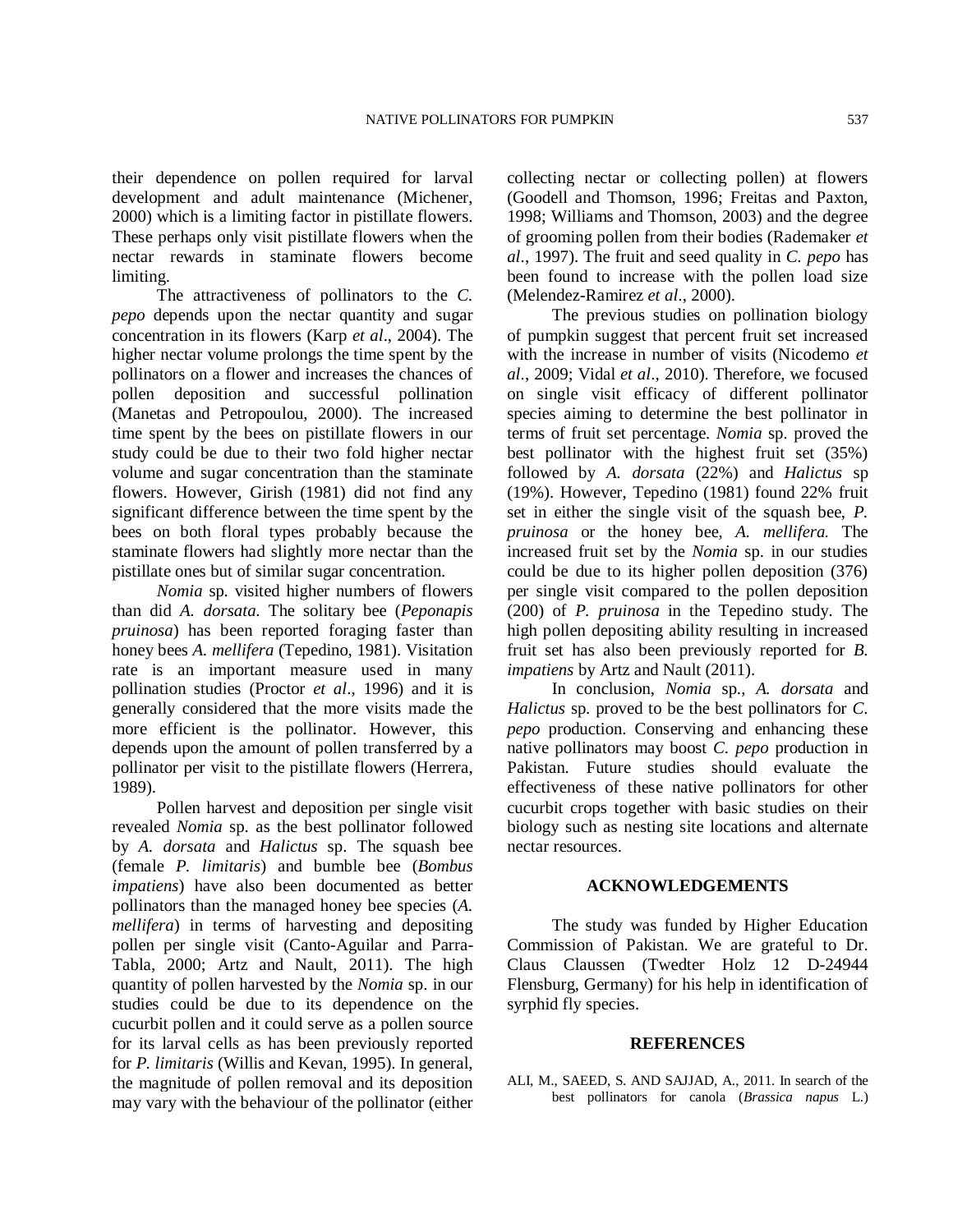production in Pakistan. *Appl. Ent. Zool*., **46**: 353-361.

- ARTZ, D.R. AND NAULT, B.A., 2011. Performance of *Apis mellifera*, *Bombus impatiens*, and *Peponapis pruinosa* (Hymenoptera: Apidae) as pollinators of pumpkin. *J. econ. Ent*., **104**: 1153–1161.
- ATWAL, A.S., 1970. Biology, ecology and utilization of insects other than honeybees in the pollination of crops. Final Res Rpt (1965-70) Of P. L 480 project executed at Punjab Agr. Univ. Ludhiana (India), pp 115.
- BUCHMANN, S.L. AND NABHAN, G.P., 1996. *The forgotten pollinators*. Island Press; Washington, DC, USA.
- CANTO-AGUILAR, M.A. AND PARRA-TABLA, V., 2000. Importance of conserving alternative pollinators: assessing the pollination efficiency of the squash bee,<br>Peponapis limitaris in Cucurbita moschata *Peponapis limitaris* in *Cucurbita moschata* (Cucurbitaceae). *J. Insect Conserv*., **4**: 203–210.
- CRUDEN, R.W. AND HERMANN, S.M., 1983. Studying nectar? In: *The biology of nectarines* (eds. B. Bentley, B. and E. Thomas). Columbia University Press, Columbia, pp. 223–241.
- DAFNI, A., 1992. *Pollination ecology: a practical approach*. Oxford University Press, New York.
- EISCHEN, F.A., 2000. Pollination research and agriculture. *Am. Bee J*., **140**: 118-119.
- FREITAS, B.M. AND PAXTON, R.J., 1998. A comparison of two pollinators: the introduced honey bee *Apis mellifera* and an indigenous bee *Centris tarsata* on cashew *Anacardium occidentale* in its native range of NE Brazil. *J. appl. Ecol*., **35**: 109–121.
- GALLAI, N., SALLES, J.N., SETTELE, J. AND VAISSIERE, B.E., 2009. Economic valuation of the vulnerability of world agriculture confronted with pollinator decline. *Ecol. Econ*., **68**: 810-821.
- GIRISH, P.P., 1981. *Role of bees in the pollination of summer squash (*Cucurbita pepo *Linne) with special reference to Apis cerana (Fabricius)*. M.Sc. dissertation. University of Agricultural Science, Banglore, India.
- GOODELL, K. AND THOMSON, J.D., 1996. Comparisons of pollen removal and deposition by honey bees and bumblebees visiting apple. *Acta Horticul*., **437**: 103– 107.
- GREWAL, G.S. AND SIDHU, A.S., 1979. Note on the role of bees in the pollination of *Cucurbita pepo*. *Ind. J. agric. Sci*., **49**: 385-388.
- HARDER, L. AND WILSON, W.G., 1998. Theoretical consequences of heterogeneous transport conditions for pollen dispersal by animals. *Ecology*, **79**: 2789-2807.
- HERRERA, C.M., 1989. Pollinator abundance, morphology and flower visitation rate: Analysis of the 'quantity' component in a plant–pollinator system. *Oecologia*, **80**: 241–248.
- HODGES, L. AND BAXENDALE, F., 1995. *Bee pollination of cucurbit crops*. Institute of Agriculture and Natural Resources. University of Nebraska-Lincoln.

Cooperative Extension. *Bull. NF*-91-5D, pp 2.

- HURD, P.D., 1964. The pollination of pumpkins, gourds and squashes (genus *Cucurbita*). *Bee World*, **47**: 97-98.
- INOUYE, D.W., GILL, D.E., DUDASH, M.R. AND FENSTER, C.B., 1994. A model and lexicon for pollen fate. *Am. J. Bot*., **81**: 1517-1530.
- JAYCOX, E.R., GUYNN, G., RHODES, A.M. AND VANDERMARK, J.S., 1975. Observations on pumpkin pollination in Illinois. *Am. Bee J*., **115**: 139-140.
- KARP, K., MAND, M., STARAST, M. AND PAAL, T., 2004. Nectar production of *Rubus arcticus*. *Agron. Res*., **2**: 57-61.
- KEVAN, P.G., CLARK, E.A. AND THOMAS, V.G., 1990. Insect pollinators and sustainable agriculture. *Am. J. Alt. Agric*., **5**: 13–22.
- KHAN, S.U., HASSAN, M., KHAN, F.K. AND BARI, A., 2010. Climate classification of Pakistan. Balwois 2010 Conference, Ohrid, Republic of Macedonia http://www.balwois.com/balwois/administration/full\_pa per/ffp-1295.pdf: 1-47 (Date of access: 20 February, 2011).
- KLEIN, A.M., VAISSIERE, B.E., CANE, J.H., STEFFAN-DEWENTER, I., CUNNINGHAN, S.A., KREMEN, C. AND TSCHARNTKE, T., 2007. Importance of pollinators in changing landscapes for world crops. *Proc. Roy. Soc.* B, **274**: 303-313.
- KREMEN, C., WILLIAMS, N.M. AND THORP, R.W., 2002. Crop pollination from native bees at risk from agricultural intensification. *Proc. natl. Acad. Sci. USA*, **99**: 16812–16816.
- KREMEN, C., WILLIAMS, N.M., AIZEN, M.A., GEMMILLHARREN, B., LEBUHN, G., MINCKLEY, R., PACKER, L., POTTS, S.G., ROULSTON, T., STEFFAN-DEWENTER, I., VAZQUEZ, D.P., WINFREE, R., ADAMS, L., CRONE, E.E., GREENLEAD, S.S., KEITT, T.H., KLEIN, A.M., REGETZ, J. AND RICKETTS, T.H., 2007. Pollination and other ecosystem services produced by mobile organisms: a conceptual framework for the effects of land-use change. *Ecol. Lett.,* **10**: 299-314.
- KRUG, C., SANTOS, I. AND CANE, J., 2010. Visiting bees of *Cucurbita* flowers (Cucurbitaceae) with emphasis on the presence of *Peponapis fervens* Smith (Eucerini-Apidae). Santa Catrina, Southern Brazil. *Oecol. Australis*, **14**: 128-139.
- KUMAR, J. AND RAO, K.V.K., 1991. Pollinating efficiency of some bee visitors to the carrot (*Daucus carota* L.) crop in mid hills of Himachal Pradesh, India. *Indian Bee J*., **53**: 34-38.
- LINSLEY, E.G., 1961. The role of flower specificity in the evolution of solitary bees. XI *Int. Congr. Ent. Wein*, 593-596.
- MANETAS, Y. AND PETROPOULOU, Y., 2000. Nectar amount, pollinator visit duration and pollination success in the Mediterranean shrub *Cistus creticus*. *Ann. Bot*.,